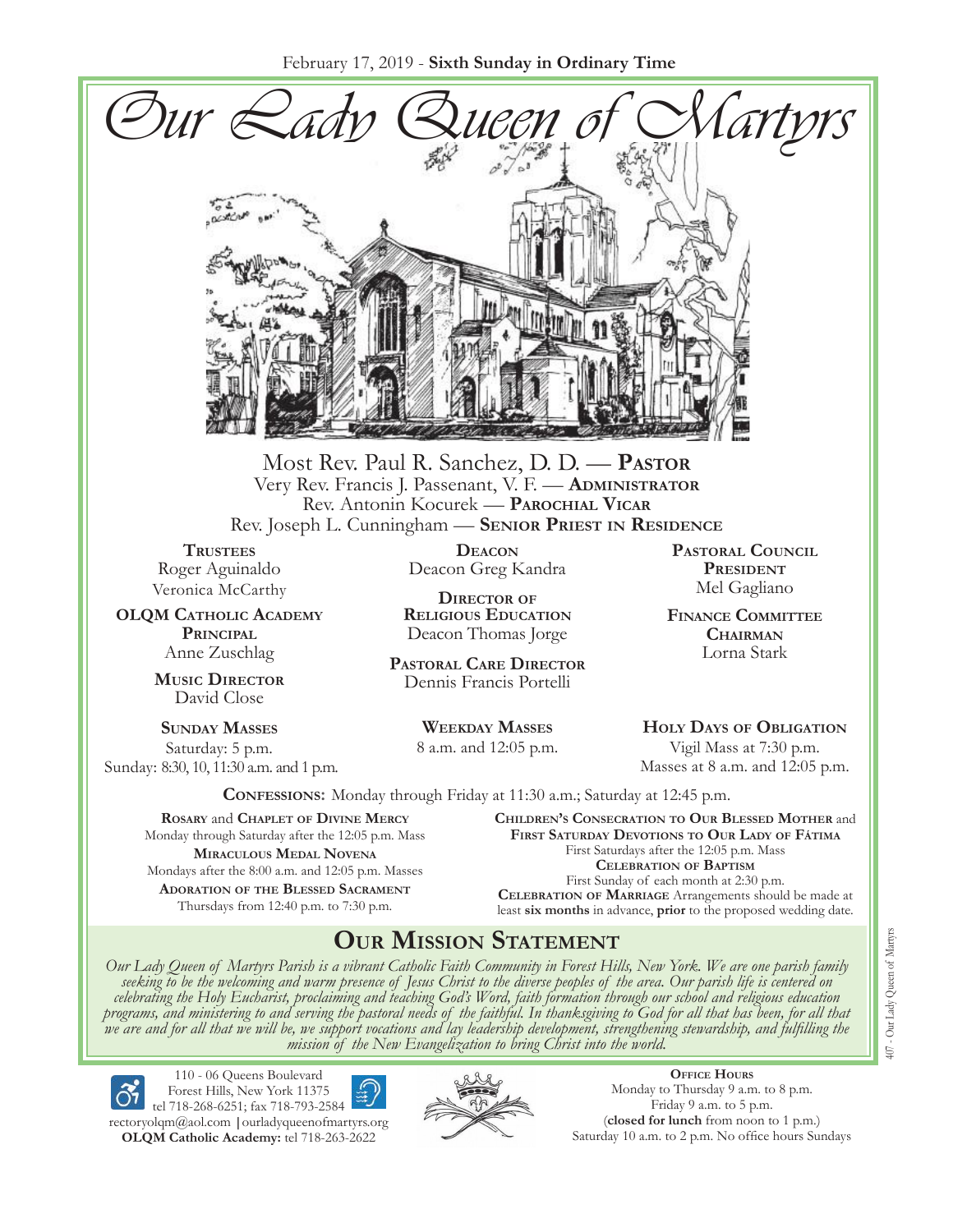# **Masses for the Week**

*Saturday, February 16* **8 a.m.** Elias Zapata Nieto **12:05 p.m***.* James Cummings **5 p.m***.* Jean Henry

*Sunday, February 17* **10 a.m. Family Mass celebrated for the parishioners of Our Lady Queen of Martyrs**

#### *Children's Liturgy of the Word*

*Monday, February 18* **8 a.m.** Michael Dykeman **12:05 p.m.** John S. DeBiase

*Tuesday, February 19* **8 a.m.** Frank Mancino **12:05 p.m***.* John Breen

*Wednesday, February 20* **8 a.m.** Margarita Munoz **12:05 p.m***.* Patricia Masino

#### *Thursday, February 21*

**Saint Peter Damian 8 a.m.** Rose Clements **12:05 p.m***.* Nancy Tarenzi

#### *Friday, February 22*

**The Chair of Saint Peter the Apostle 8 a.m.** Robert DeNapoli **12:05 p.m***.* Camille Lepore

*Saturday, February 23*

**Saint Polycarp 8 a.m.** Jane Gebert **12:05 p.m***.* Maurice and Rosa Vermersch **5 p.m***.* Richard Mohr

Blanche Aeppli, Mark Bradley, Luis Fernando Cardenas, Augustine Cisneros, Dr. Robert Cospito, Irene Cucurella, Tracy Cuva, Norman Doucette, Baby Luka Dudashvili, Lidia Flores, Anne Gorin, Alice Fromer, Gaye Fruscione, Alex Guttierez, Ann Harding, Sean Harrison, Robert Heyer, Henry Johnson, Lynne Keeley, Santa Maria, Liz Maryon, Veronica Nissan, Richard O'Keeffe, Grace Plank, Maureen Piatt, Veronica Pulanski, Nora Radocea, Gail Whelan, Brittany Zaita—**and all parishioners currently in nursing homes, hospitals or confined to their homes**

**About Our Sick List:** Because of space constraints we must periodically update our sick list. Names will be removed after three (3) months, unless our office is notified. Thank you for understanding.

### **Main Events of the Week**

*Monday, February 18* **Presidents' Day**  Rectory closed for holiday Masses at 8 a.m. and 12:05 p.m.

*Tuesday, February 19* **7 p.m.,** *McLaughlin Hall:* **Listening Session about Sexual Abuse in the Church** *(see p. 3 for information)*

**7:30 p.m.,** *choir loft:* **Choir Rehearsal**

*Wednesday, February 20* **10:30 a.m.,** *nursing home:*  **Forest View Nursing Home Mass** 

*Thursday, February 21* **After 12:05 p.m. Mass,** *church:* **Benediction** *(Evening devotions resume March 7)*

*Friday, February 22* **7:30 p.m.,** *rectory (enter through glass door off 72nd Road):*  **Charismatic Prayer Group meeting**

*Next Sunday, February 24* **1 p.m. Mass: Fr. Passenant's 40th Anniversary of Ordination**



# **Remember Our Sick Remember Our Deceased**

Santa Maria DiBiase Rev. Msgr. Vincent A. Keane

Egdalia Mercedez Ramirez Ellen Rouse Kathy Semble

### **We pray for the men and women of our Armed Forces serving in the U.S. and abroad**

Eric Böhm, Sergio Borrero, Thaddeus Buenaventura, Ricardo Cantillo, Bobby DiTroia, Armando Fellin, Andrew Gonzalez, A. Jay James, William (Will) Klos, Michael Le Floch, Louis Mannino, Jean-Marc Moïse, Brian Quinn, Justin Pabse, Adam Rearick, Rodney Ross, McNeely Royal, Victoria Tissler-Bacca, Charles Torres, Jose J. Vaz, Mollie Rae Whitley, William Youssef, Phillip Whitley, Jeff Zabala. **Please pray for all who risk their lives for our safety, including police, fire, corrections and military personnel.**

Our Lady Queen of Martyrs 407 - Our Lady Queen of Martyrs 407.

WELCOME! If a disability makes it difficult for you to fully participate at Mass or other activities of the parish, please email our **Parish Advocate for Persons with Disabilities**, Karen Mongiello, at [disabilities.olqm@gmail.com,](mailto:disabilities.olqm@gmail.com) to make your special needs known.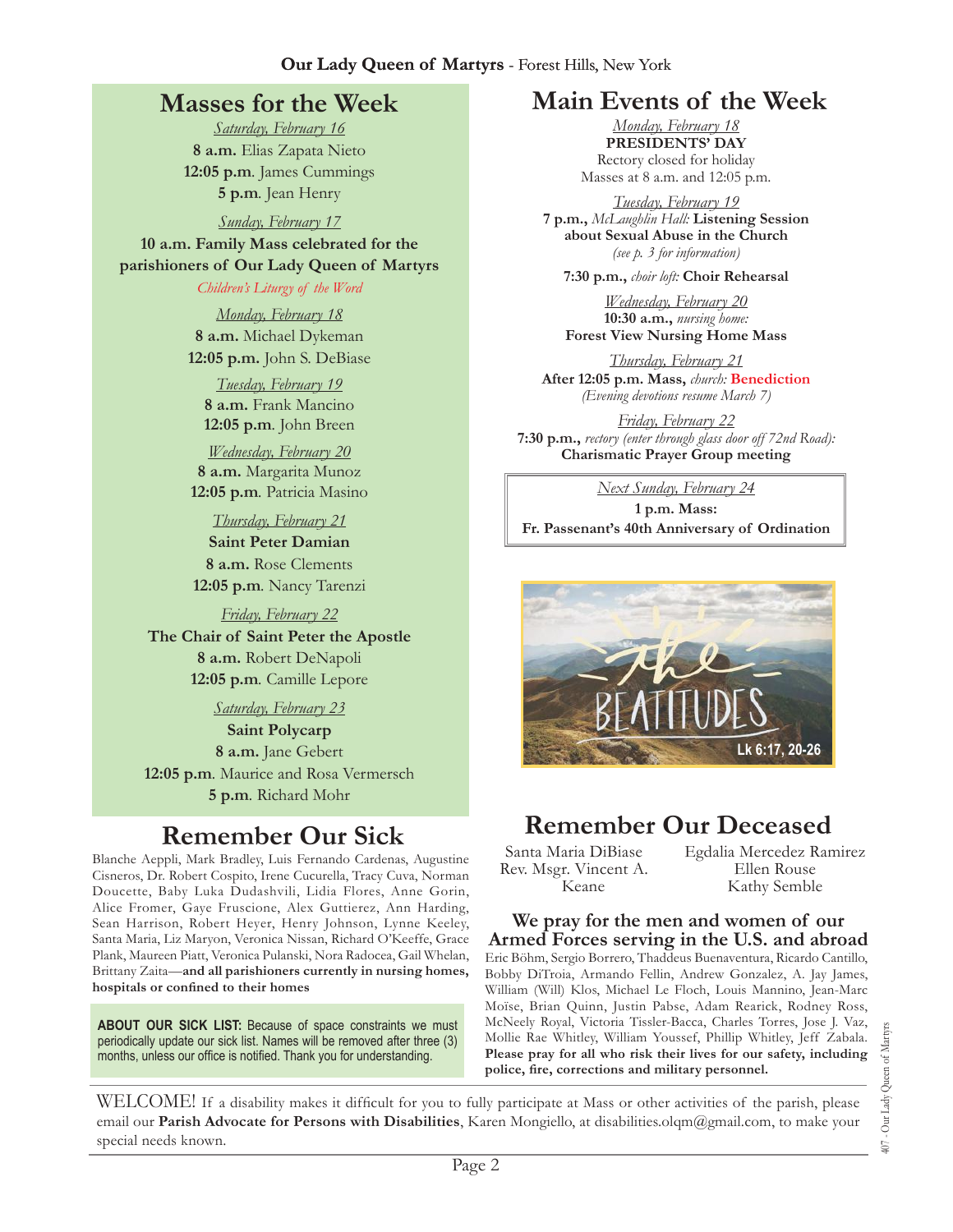# **Sunday Mass Assignments Order of Mass**

### **Saturday, February 16**

*5 p.m.* 

 *Celebrant:* Father Cunningham *Lectors:* Belinda Kotin, Bettyanne McDonough *Leader of Song:* Jennifer Gliere *EMHCs:* Kathy Scapp, Mark Scapp, Yorke Mizelle

### **Sunday, February 17**

*8:30 a.m.* 

*Celebrant:* Father Jun Hee Lee *Lectors:* David Lee, Gina Warshaw *Leader of Song:* Jennifer Gliere *EMHCs:* Grace Sommero, Octavia Andrade, Theresa Bryant

### *10 a.m.*

*Celebrant:* Bishop Sanchez *Lectors:* Regina Faighes, David Cerequas *Leader of Song:* Cheryl Manrique *Children's Liturgy of the Word:* Edith Kealey *EMHCs:* Patricia Abes, Karen Nassauer, Lenny Rodin

### *11:30 a.m.*

# *Celebrant:* Father Cunningham

*Lectors:* Irma Cruso, Victoria Moore *Leader of Song:* Paula Rocheleau Hernández *EMHCs:* Aracelly Torres, Angela Damone, Johanna Fausto-DiDio

# *1 p.m.*

*Celebrant:* Father Antonin *Lectors:* Siobhain Kandra, Marie O'Brien *Leader of Song:* Cheryl Manrique *EMHCs:* Bettyanne McDonough, Eddy Eng, Al Smith

*Members of the Altar Server Society at all Sunday Masses*

**Thank you to all those who serve as ushers**

**Sixth Sunday in Ordinary Time** *Cycle C—11:30 a.m. Choir Mass*

**Entrance** *Missal #473—*"Love Divine, All Loves Excelling"

**Mass Parts:** Mass of Creation (*Haugen)*

**First Reading** *Missal pg. 71—*Jeremiah 17:5-8

**Responsorial Psalm**—Missal pg. 72

**Second Reading** *Missal pg. 72—*1 Corinthians 15:12, 16-20

**Gospel** *Missal pgs. 72-73—*Luke 6:17, 20-26

**Homily**

**OFFERTORY** 

"Since By Man Came Death"*(G. F. Handel)—Choir Missal #632—*"O How Blessed"

**Communion** "How Beautiful Upon the Mountains" *(E. Butler)—Choir* Organ Meditation

*Missal #344—*"Bread for the World"

**Closing Hymn** *Missal #597—*"We Are the Light of the World"

# **Second Collections**

›› Today's second collection is for snow removal.

›› Sunday, February 24, the second collection will be for our holiday church cleaning.

›› Please use the blue envelope at any time to contribute to the Parish Endowment Fund or, at our Parish Giving portal, select Blue Envelope from the pull-down menu. More at ourladyqueenofmartyrs.org/blue-envelope.

# **Listening Session on the Sexual Abuse Crisis**  Tuesday, February 19 at 7 p.m. (McLaughlin Hall)

Please join us in the Our Lady Queen of Martyrs Academy auditorium for a listening session concerning the sexual abuse crisis in the Church. The session will give us an opportunity to discuss this issue, hear what the Church has done and is doing for survivors of sexual abuse, and learn about the Church's efforts to keep our children and youth safe. Two representatives from the Diocese of Brooklyn will join us to help: Jasmine Salazar, LMSW, Assistance Coordinator for Victims Ministry, and Mary Ellen Quinn, Coordinator of the Office of Safe Environment. A survivor of sexual abuse will also be present at this meeting.

Please enter the auditorium by the parking lot doors. Please access through the parking lot on 72nd Road.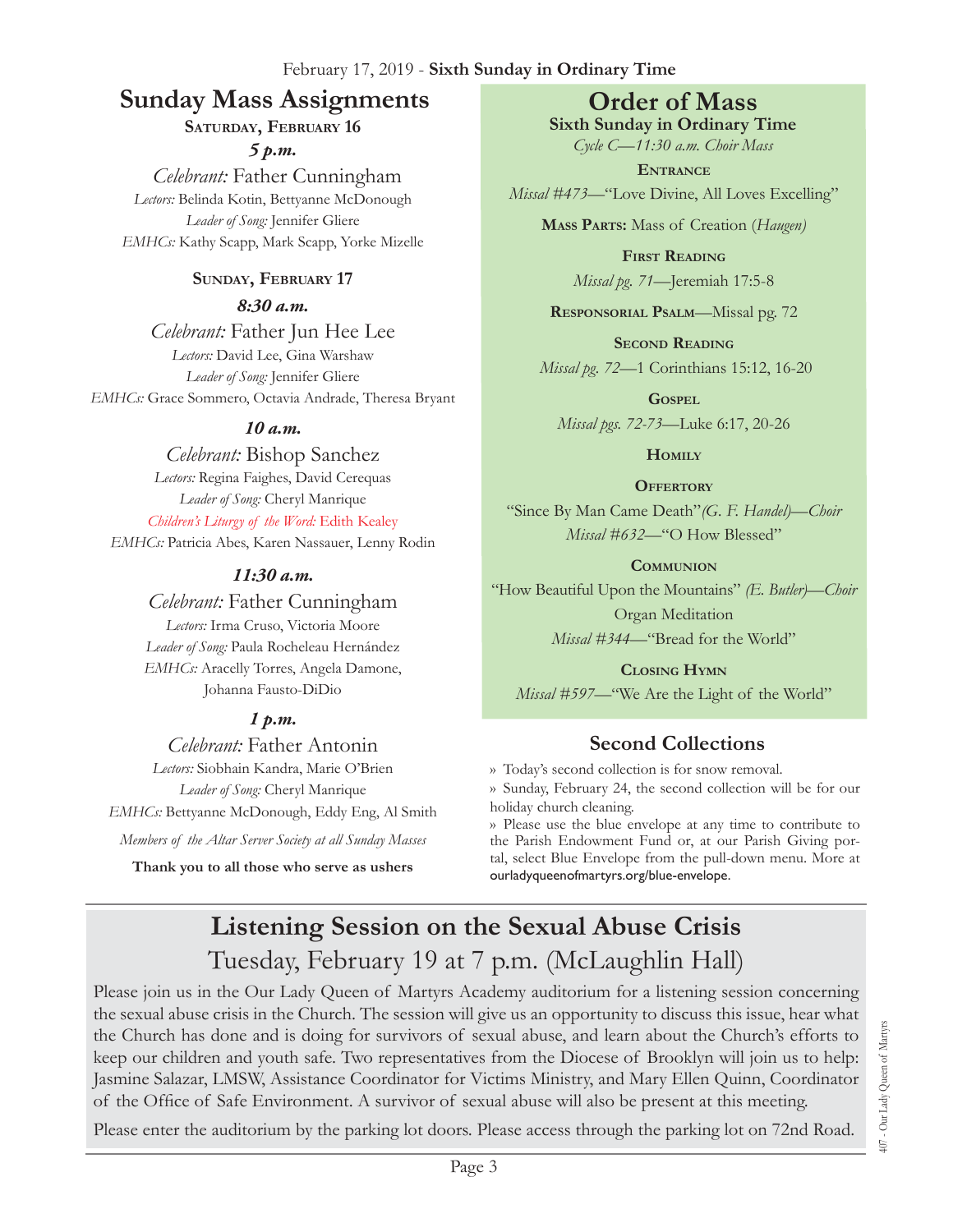# **A Jubilee!**

**Very Rev. Francis J. Passenant celebrates his 40th anniversary of ordination next Sunday February 24 at the 1 p.m. Mass**. Everyone is welcome to join us after Mass

in McLaughlin Hall for light refreshments and to personally greet and congratulate him. Please plan to attend!

All Parishioners Invited **Parish Lenten Mission March 17–21 (Sun–Thur)** *Conducted by the Montfort Missionaries Preaching Team*

The Mission is a spiritual week of renewal and reflection. It is not an individual's retreat or a series of talks. It is a communal prayer experience with our whole faith community praying together, to listen more attentively to God's word and His call to each one of us.

**Fr. Gerry Fitzsimmons**, SMM, of the Montfort Missionaries will guide us in spoken and sung prayer, with the OLQM Choir performing a program incorporated into the mission teachings. He will preach at each Sunday Mass on March 17. Prayer cards will be given out to every family. During the week the times are:

#### **Morning Mission Mass: 12:05 p.m. Evening Mission Hour: 7:30 p.m.**

We hope everyone will participate as fully as you can. Come one day, all days, or twice during one day!

#### *Bishop Paul Sanchez Cordially Invites You* **to a presentation by Archbishop Ignatius Kaigama of Jos, Nigeria OLQM Academy Auditorium Sunday March 3, from 4 p.m. to 5 p.m.**

Archbishop Kaigama will speak about the situation of the Church in Nigeria. This event is not a fundraiser but an opportunity to educate ourselves about the Catholic Church in this area of the world and to raise awareness of efforts to increase religious freedom globally. Please join us. Enter the Academy auditorium

by the door facing the parking lot. Thank you.



# *Tickets AvailabLe Now!*

Look for our table in the back of the church before or after Mass. Admission tickets are at the **special pre-event price of \$25!** We have sweepstakes tickets as well for three wonderful prizes: \$1,500 cash, a \$350 Jet Blue card, and \$200 cash. If you have the sweepstakes tickets you received in our recent mailing, you can bring them in! Both tickets will be available at the rectory office beginning Tuesday, February 19.

Our committee is hard at work signing up participating establishments. We will let you know more in future bulletins. We are still in need of volunteers. If you can volunteer for the committee, leave your contact information at the table or call Denise De Maria at 718- 361-3201 and leave a message.

# **The State of the State**

I invite you to read Cardinal Timothy Dolan's column in response to Governor Cuomo's recent op-ed piece in the *New York Times*. Cardinal Dolan's piece, "Hiding Behind Labels," appears on his blog at cardinaldolan. org.—*Bishop Sanchez*

# **OLQM Catholic Academy Registration (Nursery to Grade 7)**

**March 5th from 6:30 p.m. to 7:30 p.m. March 6th from 8:30 a.m. to 9:30 a.m. More information at [olqmca.org/admissions](https://olqmca.org/admissions/)**

**Financial Aid for Catholic Elementary Students may be available. Contact 718-965-7340 or email [Scholarships@FuturesinEducation.org.](mailto:Scholarships@FuturesinEducation.org)**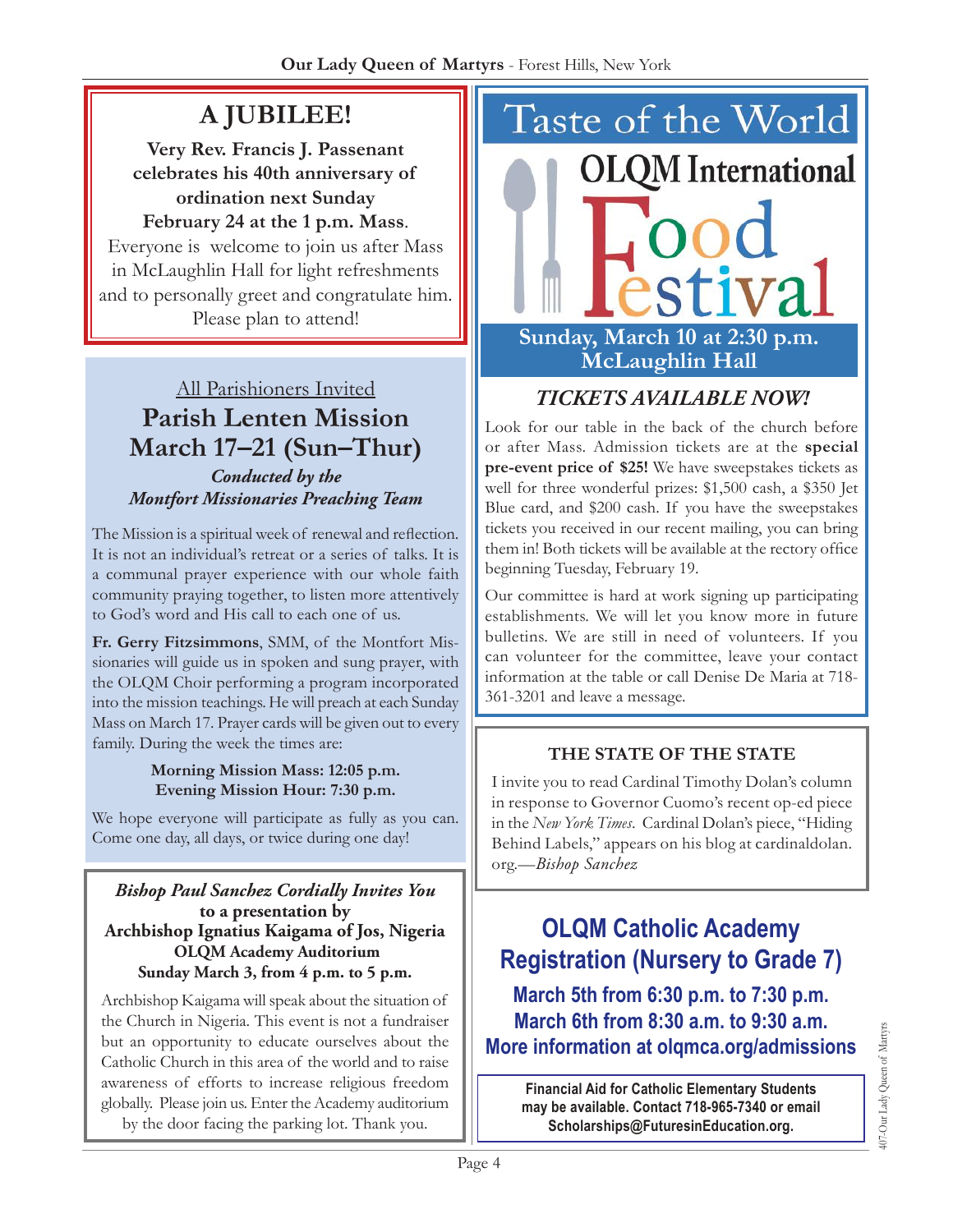# **Standing for Our Values**

*by Bishop Sanchez*

Bishop DiMarzio offers these reflections on the state of our State government and the passage of the recent Reproductive Health Care Act:

Pope Francis reminds us that "a good Catholic meddles in politics.'… Our first obligation is to be educated in the issues of the day. No candidate is perfect, however, we must vote for someone who will do the most good for society and the least amount of evil. . . . I am very concerned that, given the penchant for depravity, our state legislators may legalize assisted suicide.

The Bishop suggests that we voice our opinion by contacting our Governor at **1-518-474-8390** and our legislature at **1-518-474-2418**. You may also send

**Divine Mercy Pilgrimage Sunday, April 28 with the OLQM Charismatic Prayer Group** 

**Bus departs 6:30 a.m.** (sharp) from Our Lady Queen of Martyrs Church for the National Shrine of the Divine Mercy in Stockbridge, Massachusetts. **Cost: \$55/person**. Wear good walking shoes and reserve early. Tickets are first come, first serve. To request tickets, call any one of these prayer group members:

Cely De Borja 718-255-1654 or 347-743-2304; Cecile Mendoza 718-674-6551 or 347-453-4147; Virgie Punto 917-770-0897; Nellie Milite 718-704- 3862; Marlyn Pagmanua 347-791-4398

a message electronically by going to the Catholic Action Network at **[www.NYSCatholic.org.](www.NYSCatholic.org)**

As I mentioned previously, please commend New York State Senator Joseph Addabbo for voting against the reproductive bill and express your opinion to State Senator Toby Ann Stavisky and Assemblyman Andrew Hevesi for voting in favor of the bill.

Bishop DiMarzio continues: "… Demonstrations of disaffection with the political system are very important. … If our legislators feel no push back on this legislation, then they will continue to ignore our values and voting power."

Are you registered to vote? Have you voted in the last elections?

### **NEW: Parish Video Project**

Have a story to share about your faith? OLQM is working on a video project highlighting different ways parishioners contribute to OLQM and what it means to them personally. We'd also like to feature stories about personal journeys in faith. Have you been away from the church and recently returned? Perhaps you needed to lean on your faith to endure difficult circumstances? Sharing your story may help others. If you'd like to participate, **we'll be conducting videotaped interviews on Sunday, March 10th** during the regular Sunday Mass schedule. If you'd like to speak with us either before or after Sunday Mass, email **mcatherinesnow@gmail.com** and we can schedule a time.

| <b>Weekly Collections</b>                                              |                    | <b>By Email</b><br><b>Rectory Office:</b>          |
|------------------------------------------------------------------------|--------------------|----------------------------------------------------|
|                                                                        | <b>February 10</b> | rectoryolgm@aol.com                                |
| Candle Offerings                                                       | 1,355.00           | Pastor's Office:                                   |
| 1st Collection                                                         | 9,432.00           | pastorolgm@aol.com                                 |
| 2nd Collection (Pastoral Care)                                         | 2,983.00           | Administrator's Office:<br>admn.olgm@yahoo.com     |
| Online Parish Giving                                                   | 1,152.00           | <b>Bulletin Subjects:</b>                          |
| Mail In                                                                | 225.00             | olgmcomm@aol.com                                   |
| <b>TOTAL</b>                                                           | 15,146.00          | <b>OLOM Catholic Academy</b><br>info@olqmca.org    |
| Weekly Income Needs*                                                   | 21,250.00          | Pastoral Care Office:                              |
| Surplus/(Deficit)                                                      | (6,104.00)         | dfport@gmail.com                                   |
| * Amount needed weekly to meet church expenses. Figures are unaudited. |                    | Religious Education Office:<br>olgmreled@gmail.com |
| Please remember the Roman Catholic Church                              |                    | Deacon Greg Kandra:                                |

Please remember the Roman Catholic Church of Our Lady Queen of Martyrs in your will and estate planning. Contact Bishop Sanchez or Father Passenant at 718-268-6251.

### **Contact Us**

**By Telephone** Rectory Office: **718-268-6251 Emergency** (last rites) 718-810-9788 (*after office hours)* OLQM Catholic Academy:

718-263-2622 Religious Education Office: 718-263-0907

OLQM Charity Outreach: 718-268-6251, ext. 43

#### **Online**

www.ourladyqueenofmartyrs.org @OLQMChurch on Facebook, Twitter and Instagram OLQM Catholic Academy: www.olqmca.org

107-Our Lady Queen of Martyrs 407-Our Lady Queen of Martyrs

dcngreg@gmail.com Disabilities Advocate [disabilities.olqm@gmail.com](mailto:disabilities.olqm@gmail.com)